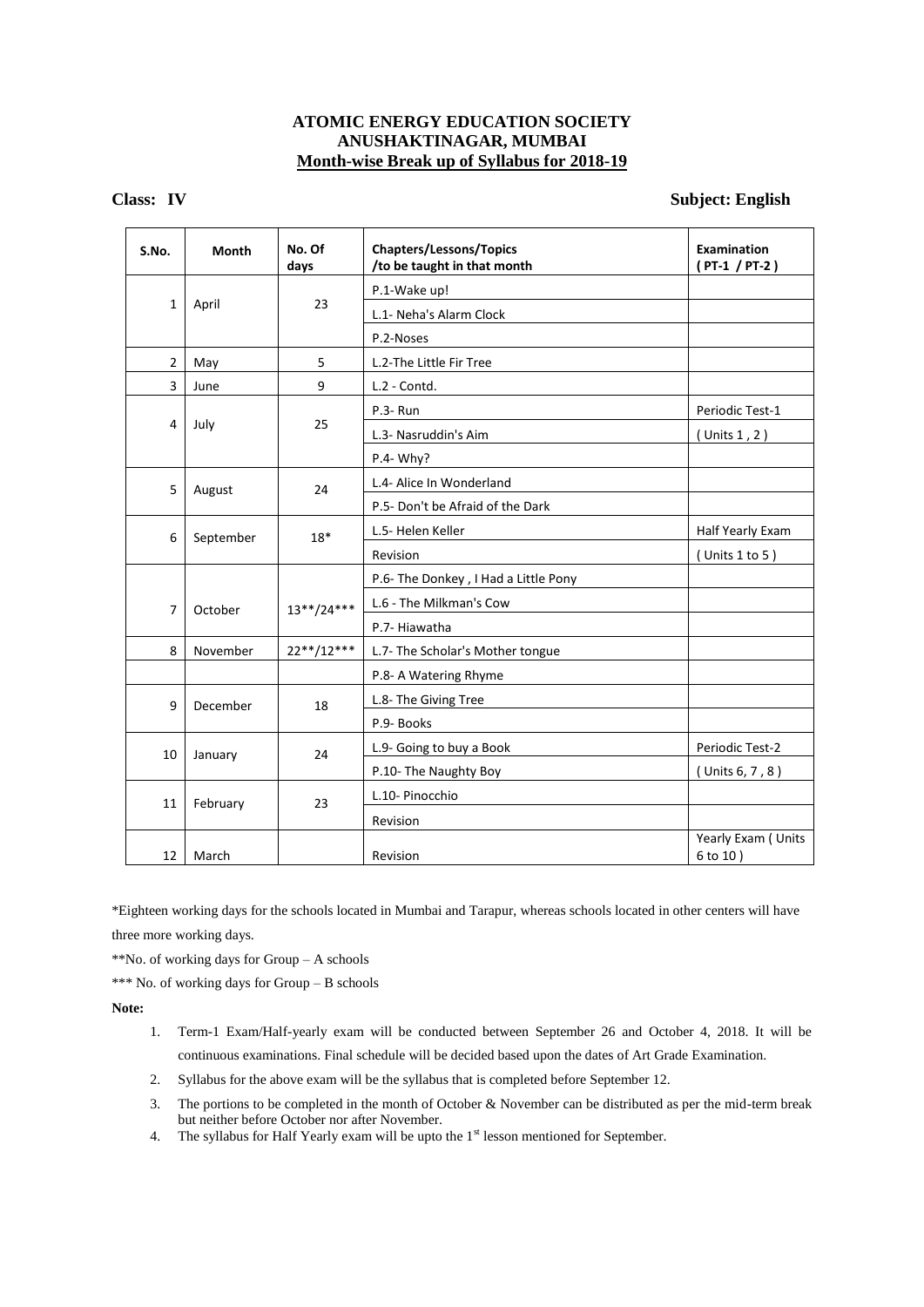# **ऩयभाणु ऊर्ाा कें द्रीम विद्यारम, भुुंफई-94 शैऺणणक सत्र – 2018-2019 के लरए ऩाठ्मक्रभ विबार्न**

**कऺा-चौथी विषम – हहुंदी** 

| क्रमांक                 | माह            | कार्य दिवस      | पाठ का नाम                 | परीक्षा             |
|-------------------------|----------------|-----------------|----------------------------|---------------------|
| $\mathbf{1}$            | $3\vec{u}$ ल / | 23              | 1- मन के भोले - भाले बादल  |                     |
|                         | मई             | 05              | 2– जैसा सवाल वैसा जवाब     |                     |
|                         |                |                 | 3 - किरमिच की गेंद         |                     |
|                         |                |                 |                            |                     |
| $\overline{2}$          | जून            | 09              | 3 - किरमिच की गेंद         |                     |
|                         |                |                 | # कोई लाके मुझे दे         |                     |
| 3                       | जुलाई          | 25              | 4- पापा जब बच्चे थे        | प्रथम सामयिक        |
|                         |                |                 | # उलझन                     | परीक्षा             |
|                         |                |                 | # एक साथ तीन सुख           |                     |
|                         |                |                 | 5– दोस्त की पोशाक          |                     |
|                         |                |                 | # नसीरुद्दीन का निशाना     |                     |
| $\overline{\mathbf{4}}$ | अगस्त          | $\overline{24}$ | 6- नाव बनाओ, नाव बनाओ      |                     |
|                         |                |                 | 7– दान का हिसाब            |                     |
| 5                       |                | $18*$           |                            | अर्धवार्षिक परीक्षा |
| 6                       | सितम्बर        | 13**/24***      | पुनरावर्तन                 |                     |
|                         | अक्टूबर        |                 | 8– कौन (कविता)             |                     |
|                         |                |                 | 9- स्वतंत्रता की ओर        |                     |
| $\overline{7}$          | नवम्बर         | 22**/12***      | 10-थप्प रोटी थप्प दाल      |                     |
| 8                       | दिसंबर         | 18              | 11- पढ़क्कू की सूझ         | द्वितीय सामयिक      |
|                         |                |                 | 12- सुनीता की पहिया कुर्सी | परीक्षा             |
| $\boldsymbol{9}$        | जनवरी          | 24              | 13- हुदहुद                 |                     |
|                         |                |                 | 14- मुफ़्त ही मुफ़्त       |                     |
| 10                      | फरवरी          | $\overline{23}$ | # बजाओ खुद का बाजा         |                     |
|                         |                |                 | ऑधी                        |                     |
|                         |                |                 |                            |                     |
| 11                      |                | 12              | पुनरावर्तन                 |                     |
|                         | मार्च          |                 | पुनरावर्तन                 | वार्षिक परीक्षा     |

## # तारांकित रचनाएँ केवल पढ़ने के लिए दी गयी हैं |

\*Eighteen working days for the schools located in Mumbai and Tarapur, whereas schools located in other centers will have three more working days.

\*\*No. of working days for Group – A schools

\*\*\* No. of working days for Group – B schools

- 1. Term-1 Exam/Half-yearly exam will be conducted between September 26 and October 4, 2018. It will be continuous examinations. Final schedule will be decided based upon the dates of Art Grade Examination.
- 2. Syllabus for the above exam will be the syllabus that is completed before September 12.
- 3. The portions to be completed in the month of October & November can be distributed as per the mid-term break but neither before October nor after November.
- 4. The syllabus for Half Yearly exam will be upto the  $1<sup>st</sup>$  lesson mentioned for September.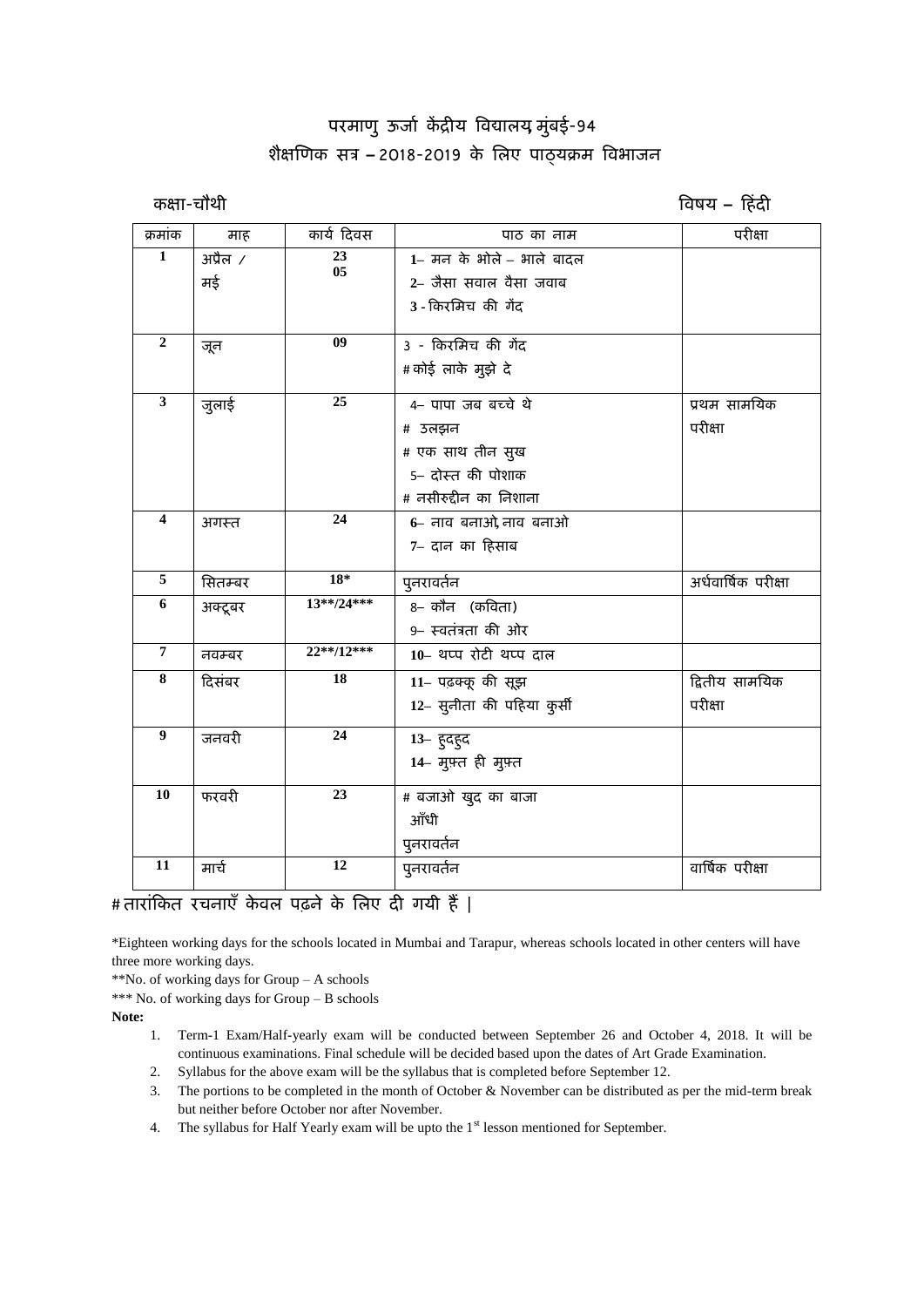### **ATOMIC ENERGY EDUCATION SOCIETY ANUSHAKTINAGAR, MUMBAI Month-wise Break up of Syllabus for 2018-19**

### **Class: IV Subject: Mathematics**

| S.NO.          | <b>MONTH</b>     | NO. OF<br><b>WORKING</b><br><b>DAYS</b> | <b>LESSONS TO BE TAUGHT</b>        | <b>EXAMINATION</b>                             |
|----------------|------------------|-----------------------------------------|------------------------------------|------------------------------------------------|
| $\mathbf{1}$   | <b>APRIL</b>     | 23                                      | <b>L-1: BUILDING WITH BRICKS</b>   |                                                |
|                |                  |                                         | <b>L-2: LONG AND SHORT</b>         |                                                |
| $\overline{2}$ | <b>MAY</b>       | 5                                       | <b>L-2 CONTD.</b>                  |                                                |
| 3              | <b>JUNE</b>      | 3                                       | <b>L-3 A TRIP TO BHOPAL</b>        |                                                |
| 4              | <b>JULY</b>      | 25                                      | <b>L-4 TICK-TICK-TICK</b>          | <b>PERIODIC TEST-1</b><br>$(L-1,2,3)$          |
|                |                  |                                         | <b>L-5 THE WAY THE WORLD LOOKS</b> |                                                |
| 5              | <b>AUGUST</b>    | 24                                      | <b>L-6 THE JUNK SELLER</b>         |                                                |
|                |                  |                                         | <b>L-7 JUGS AND MUGS</b>           |                                                |
| 6              | <b>SEPTEMBER</b> | $18*$                                   | <b>REVISION (L: 1 TO 7)</b>        | <b>HALF YEARLY</b><br><b>EXAM</b>              |
| $\overline{7}$ | <b>OCTOBER</b>   | $13**/24***$                            | <b>L-8 CARTS AND WHEELS</b>        |                                                |
|                |                  |                                         | <b>L-9 HALVES AND QUARTERS</b>     |                                                |
| 8              | <b>NOVEMBER</b>  | 22**/12***                              | <b>L-10 PLAY WITH PATTERNS</b>     |                                                |
| 9              | <b>DECEMBER</b>  | 18                                      | <b>L-11 TABLES AND SHARES</b>      |                                                |
|                |                  |                                         | L-12 HOW HEAVY ?HOW LIGHT?         |                                                |
| 10             | <b>JANUARY</b>   | 24                                      | <b>L-13 FIELDS AND FENCES</b>      | <b>PERIODIC TEST - 2</b><br>$(L-8, 9, 10, 11)$ |
| 11             | <b>FEBRUARY</b>  | 23                                      | <b>L-14 SMART CHARTS</b>           |                                                |
| 12             | <b>MARCH</b>     |                                         | <b>REVISION (L:8 TO 14)</b>        | <b>YEARLY EXAM</b>                             |

\*Eighteen working days for the schools located in Mumbai and Tarapur, whereas schools located in other centers will have three more working days.

\*\*No. of working days for Group – A schools

\*\*\* No. of working days for Group – B schools

- 1. Term-1 Exam/Half-yearly exam will be conducted between September 26 and October 4, 2018. It will be continuous examinations. Final schedule will be decided based upon the dates of Art Grade Examination.
- 2. Syllabus for the above exam will be the syllabus that is completed before September 12.
- 3. The portions to be completed in the month of October & November can be distributed as per the mid-term break but neither before October nor after November.
- 4. The syllabus for Half Yearly exam will be upto the  $1<sup>st</sup>$  lesson mentioned for September.